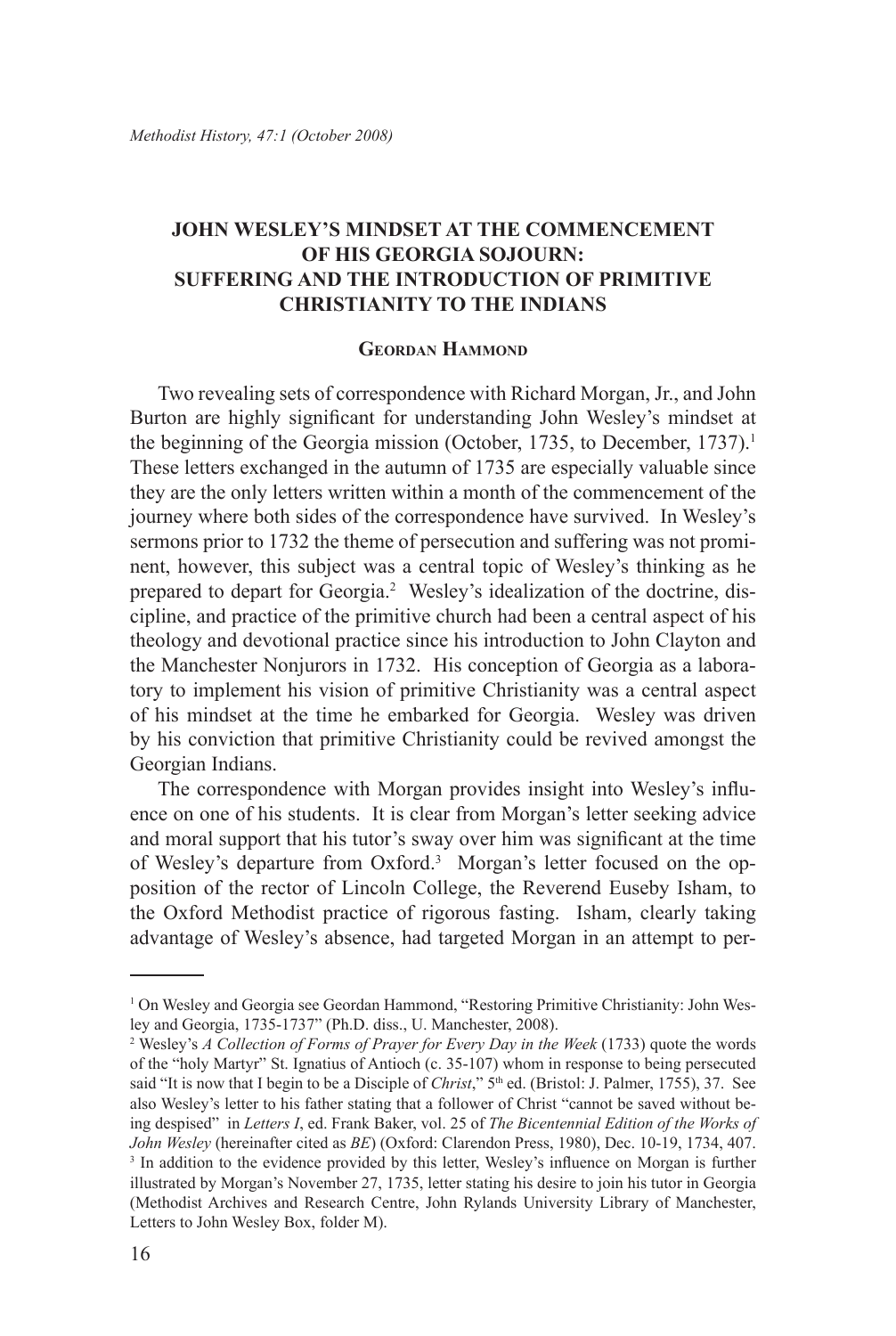suade him to protect his health and come into conformity with the behavior he expected from Lincoln students. Perhaps Isham was concerned about the damaged reputation that would befall the College if Morgan suffered the same fate (i.e. death) as his younger brother William, which was blamed by some on his excessive fasting. William's association with the Oxford Methodists caused many in Oxford and beyond to suspect them of religious fanaticism.4 Isham pressured Morgan by urging him to dine in the college hall on Fridays rather than excuse himself to fast which he called "a relative duty . . . not confined to any particular time." Morgan was conflicted and thought he might obey the rector's request while still practicing abstinence. At the same time, he thought about the Oxford Methodist stance "that the children of God must suffer persecution from the world." He recognized that this view was fundamentally opposed to Isham's belief that Christians should seek to be held "in esteem" by others.<sup>5</sup> Morgan reported that Isham "said as much as if you [Wesley] frightened others from religion by your example, and that you might have done a great deal of good if you had been less strict." He declared he was under spiritual attack and needed Wesley's counsel on how he could remain in the way of salvation.<sup>6</sup>

In his reply, Wesley condemned Morgan's thoughts of leaving off Friday fasting as blatantly sinful.<sup>7</sup> He concisely defined the purpose and necessity of fasting in contradistinction to Isham as "not a means of chastity only, but of deadness to pleasure, and heavenly-mindedness, and consequently necessary (in such a measure as agrees with health) to all persons in all times of life." To underscore his complete opposition to Isham's notion of genteel Christianity, Wesley, in his characteristically direct way stated that "Till a man gives offence he will do no good, and the more offence he gives by adhering to the gospel of Christ the more good he will do; and the more good he does the more offense he will give." This point of view was shared by the leader of German pietism, August Hermann Francke, whose *Nicodemus; or, a Treatise against the Fear of Man* (1701) Wesley recommended to counteract the idea that Christians should be esteemed by the world. In this letter, Wesley's integration of the social and ethical aspects of Christian living was set out with unmistakable clarity.<sup>8</sup>

The immediacy of Wesley's correspondence with his friend John Burton, fellow of Corpus Christi, Oxford and member of the Georgia Trustees, makes them of especial importance in evaluating his mindset as he prepared for a

<sup>4</sup> See John Wesley's defense of their conduct in his letter to Richard Morgan, Sr., in Wesley, *Journal and Diaries I 1735-1738*, ed. W. Reginald Ward and Richard P. Heitzenrater, vol. 18 of *BE* (Nashville: Abingdon, 1988), Oct. [19], 1732, 123-135.

<sup>&</sup>lt;sup>5</sup> See Wesley's condemnation of the idea that "to be useful a man must be esteemed" in Wesley to Samuel Wesley, Sr., Dec. 10-19, 1734, *Letters*, 408.

<sup>6</sup> Sept. 25, 1735, *Letters*, 433-434.

<sup>7</sup> For Wesley's later views on fasting, see "Upon our Lord's Sermon on the Mount: Discourse the Seventh" (1748), *Sermons I*, ed. Albert C. Outler, vol. 1 of *BE* (Nashville: Abingdon Press, 1984), 592-611.

<sup>8</sup> [30 Sept. 1735], *Letters*, 437-438. Cf. Wesley to Richard Morgan, Jr., Feb. 16, 1737, *Letters*, 491-492, where Wesley again stresses the theme of persecution and suffering.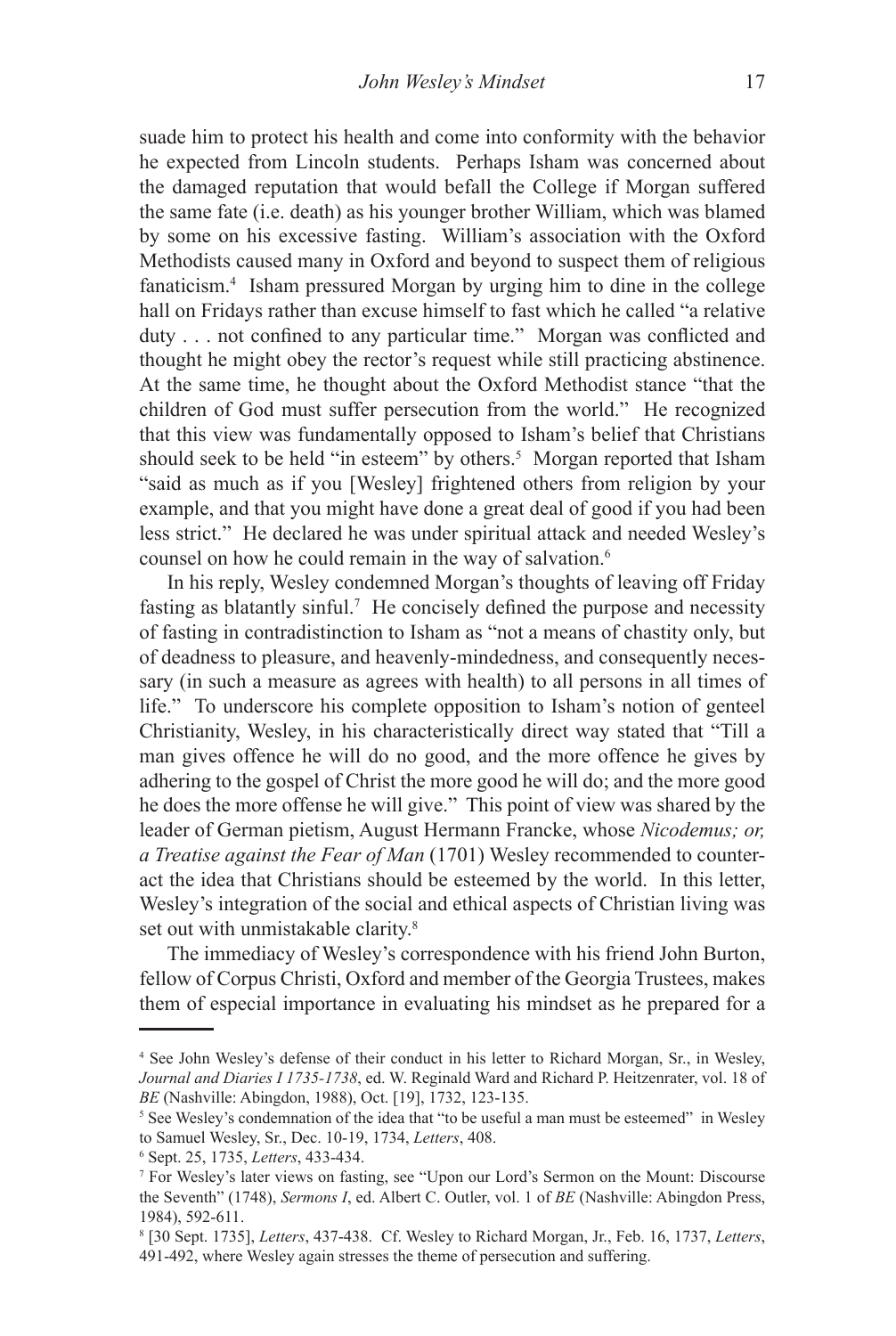new stage in his life. Their reflection of his thoughts accurately reveals his concerns in close proximity to the onset of the Georgia mission, opinions which he maintained while in the colony. Their virtue lies in the direct window they offer into Wesley's state of mind at the time they were written. The letters should be evaluated in the context of the shift in Wesley's thought and practice, which occurred during his last few years at Oxford, toward a more intense austere and rigorously disciplined Christian life. Like his diaries, these letters are a largely unedited primary source.

Correspondence between Burton and Wesley reveals a good deal about their varying expectations of Wesley's missionary venture. Burton, who recruited Wesley for the Georgia mission on behalf of the Trustees,<sup>9</sup> assumed that Wesley's chief motive was to do "good to the souls of others, and in consequence of that to your own." His pragmatic advice focused, in the first place, on the opportunities to care for the hundreds of souls on the two ships headed for Georgia. He believed that their confinement and exposure to "the wonders of [the] Lord in the deep" would prepare the passengers for religious teaching that should be delivered both in public and private. The heart of his counsel focused on the idea of "Christian prudence." Burton believed, "The generality of the people are babes in progress of their Christian life, to be fed with milk instead of strong meat." Therefore, the wise minister should "distinguish between what is essential and merely circumstantial to Christianity" as "men are apt to deceive themselves in such cases" and enforce "the traditions and ordinances of men . . . with more zeal than the weighty matters of God's law." Taking the people's varying spiritual journeys into account, Burton recommended that "what arises *pro re nata* ['to meet some special circumstances'] will have a greater influence than laboured discourse." According to Burton, pragmatic teaching and pastoral care coupled with a focus on the essentials of Christianity were all the more necessary since Wesley would inherit a flock with an abundance of different religious persuasions. Burton had his own idea of the kind of clergyman he wanted Wesley to be, he was to become like the apostle Paul who became all things to all people.10

Wesley's letter of October 10, 1735, to Burton has often rightly been cited as evidence of his mindset going into the Georgia mission.11 Biographers have repeatedly focused on his comment that his "chief motive, to which all the rest are subordinate, is the hope of saving my own soul" and have seen this as foreshadowing (or embodying) his crisis of faith leading to his "evangelical conversion."<sup>12</sup> Although this statement is clearly an inver-

<sup>9</sup> John Wesley MS, in *The Journal of the Rev. John Wesley, A.M.,* ed. Nehemiah Curnock, vol. 8 (London: Charles H. Kelly, 1916), 151.

<sup>10</sup> Sept. 28, 1735, *Letters*, 434-437. 11 *Letters*, 439-442.

<sup>12</sup> See, for example, Leslie F. Church, *Oglethorpe: A Study in Philanthropy in England and Georgia* (London: Epworth Press, 1932), 195. Cf. Wesley's comment on the need to "persuade" his parishioners to save their souls, Wesley to George Whitefield and the Oxford Methodists, Sept. 10, 1736, *Letters*, 472.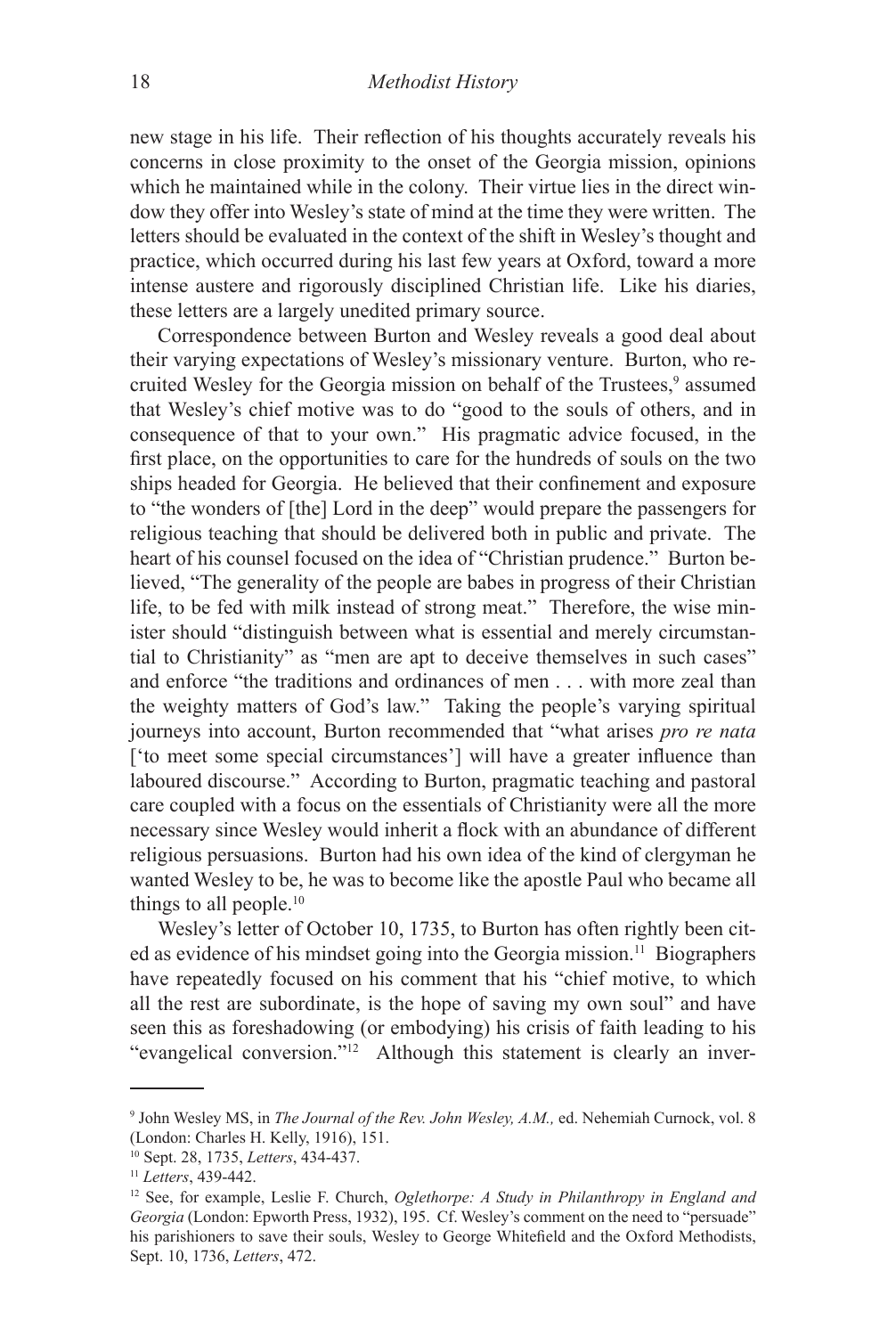sion of Burton's advice and sounds narcissistic, it has perhaps been the case that interpreting it in the light of later evangelical sensibilities has led to a level of distortion. While smacking of "works righteousness" to evangelical ears, saving one's soul in contemporary Anglican ethos was connected with the biblical injunction to "work out your own salvation with fear and trembling."13 The language of saving one's soul and its association with Philippians 2:12 was central to the holy living school exemplified by Wesley's mentor, William Law, who interpreted the verse as referring to "The salvation of our souls"—a "salvation [that] depends upon the *sincerity* and *perfection* of our endeavours to obtain it."<sup>14</sup> Likewise, this same connection was made by other High Churchmen such as William Tilly whose two sermons on "free will" were based on Philippians 2:12-13. At Oxford, Wesley abridged these sermons and recorded preaching from the first text on three occasions and the second text twice.15 This shows that long before he went to Georgia, Wesley (through Tilly) closely linked to "work out your salvation" with the following verse ("for it is God that worketh in you, both to will and to do of his good pleasure") as he later did in his 1785 sermon "On Working Out Our Own Salvation."16 Tilly concluded his sermons by relating working out one's salvation with "the Salvation of our Immortal Souls."<sup>17</sup> Just days before he set sail for Georgia, Wesley enthusiastically recommended Tilly to Richard Morgan, Jr.: "Dr. Tilly's sermons on free will are the best I ever saw. His text is, 'Work out your [own] salvation with fear and trembling.' May you all assist one another so to do, and be not ashamed of the gospel of Christ."18

Understanding the twelfth and thirteenth verses of Philippians chapter two together is crucial because it explicitly makes working out one's salvation dependent on God's work within the believer. According to Tilly, "*Baptismal* and *preventing Grace*" restores enough free will to allow a per-

<sup>&</sup>lt;sup>13</sup> Philippians 2:12 (AV).

<sup>14</sup> *A Serious Call to a Devout and Holy Life* (London: William Innys, 1729), 30, 32; cf. Wesley's *Prayer*, 70 and Susanna Wesley's statement that her life's goal was to "save the souls of [her]… children," Letter to John Wesley (Feb. 21, 1731-1732), *Letters*, 327. Wesley first recorded reading Law's *Serious Call* in December, 1730. See Richard P. Heitzenrater, "John Wesley and the Oxford Methodists" (Ph.D. diss., Duke U., 1972), app. IV.

<sup>&</sup>lt;sup>15</sup> Wesley's manuscript abridgements can be found in volume 19 of the Colman Collection at the Methodist Archives and Research Centre. On Tilly's influence on Wesley see Charles A. Rogers, "John Wesley and William Tilly," *Proceedings of the Wesley Historical Society* 35 (1966): 137-141 and Herbert Boyd McGonigle, *Sufficient Saving Grace: John Wesley's Evangelical Arminianism* (Carlisle: Paternoster, 2001), 100-103, 320-321.

<sup>16</sup> *Sermons III*, ed. Albert C. Outler, vol. 3 of *BE* (Nashville: Abingdon Press, 1986), 199-209; cf. Wesley's *Explanatory Notes upon the New Testament* (London: William Bowyer, 1755), 528-529. In his 1730 sermon "The Promise of Understanding," Wesley's connection of Philippians 2:13 to "the life of grace" and the Spirit of God that works in us further supports the near certainty that he would have understood working out one's salvation as a duty enabled by God's

grace, *Sermons IV*, ed. Albert C. Outler, vol. 4 of *BE* (Nashville: Abingdon Press, 1986), 284. 17 *Sixteen Sermons, All (except one) Preach'd before the University of Oxford, At St. Mary's, Upon Several Occasions* (London: Bernard Lintott, 1712), 282.

<sup>18</sup> *Letters*, 438.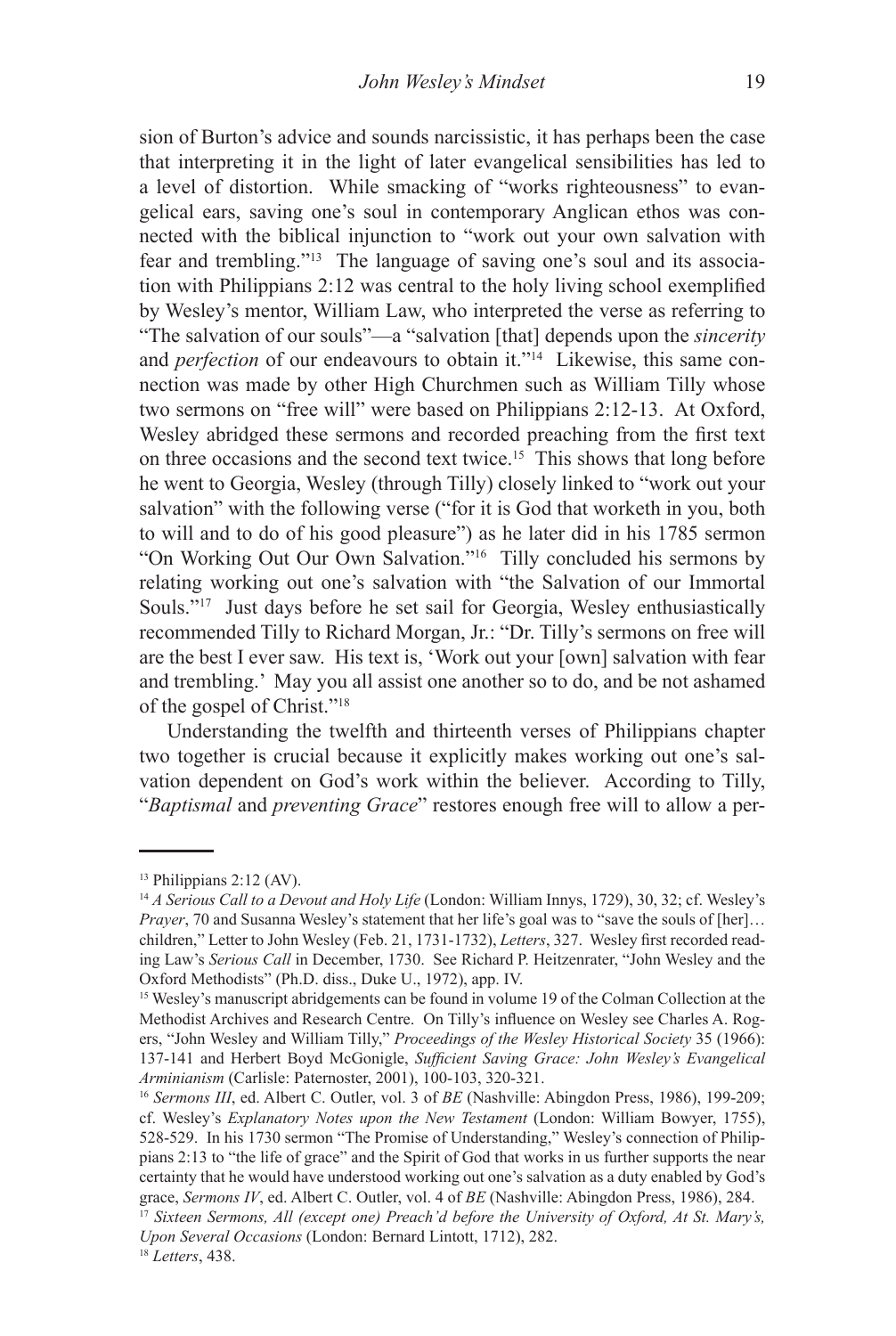son to cooperate with "the *Grace of God* [which] *works with* us, and enables us *to will and to do of his good Pleasure* . . . ."19 In his 1733 sermon "The Circumcision of the Heart," Wesley, in reference to Philippians 2:13 stressed that nothing good can be thought or done "without the supernatural assistance of his [God's] Spirit."20 Wesley's reference to saving his soul may reflect the influence of both William Law and William Tilly, but his interpretation of Philippians 2:12-13 has more in common with Tilly than Law.

The context of Wesley's letter clearly shows that saving his soul was more about striving for Christian perfection than an admission of spiritual depression. However, for Wesley, the path to perfection is enabled by God's grace. In his early sermons, holiness is the inward renewal of human nature in God's image rather than the result of Christian activities.<sup>21</sup> Here the 1734 resolution of Wesley's Oxford Methodist and missionary colleague, Benjamin Ingham, is informative: "God's grace assisting me, to make the salvation of my soul my chief and only concern, but never to depend upon my own strength because I can do nothing without God's Assistance.<sup>"22</sup> It is important to note that the language of saving one's soul, for Wesley, was not a pre-Aldersgate aberration, as late as 1789, he reflected that the goal of the early Methodist societies was "to save our own souls."23

An aspect of Wesley's thinking that becomes abundantly clear through this letter is that his missionary aspirations were directed toward the Indians and not the colonists. Delivering the apostolic faith to the Indians was to be the means of working out his salvation. Preaching to the Indians would be the method of understanding the true primitive gospel. His pious desires were artfully spelled out in the following words:

I hope to learn the true sense of the gospel of Christ by preaching it to the heathens. They have no comments to construe away the text, no vain philosophy to corrupt it, no luxurious, sensual, covetous, ambitious expounders to soften its unpleasing truths, to reconcile earthly-mindedness and faith, the Spirit of Christ and the spirit of the world. They have no party, no interest to serve, and are therefore fit to receive the gospel in its simplicity. They are as little children, humble, willing to learn, and eager to do the will of God. And consequently they shall know of every doctrine I preach, whether it be of God. From these, therefore, I hope to learn the purity of that faith which was once delivered to the saints, the genuine sense and full extent of those laws which none can understand that mind earthly things.<sup>24</sup>

<sup>19</sup> Tilly, 250, 229.

<sup>20</sup> *Sermons*, 1:404. 21 "The One Thing Needful" (written May, 1734), *Sermons*, 4:352-359; cf. Richard P. Heitzenrater, "The *Imitatio Christi* and the Great Commandment: Virtue and Obligation in Wesley's Ministry with the Poor," in M. Douglas Meeks (ed.), *Good News to the Poor in the Wesleyan Tradition* (Nashville: Kingswood, 1995), 56.

<sup>22</sup> *Diary of an Oxford Methodist Benjamin Ingham*, *1733-1734*, Richard P. Heitzenrater, ed. (Durham: Duke UP, 1985)*,* Jan. 31, 1734, 109.

<sup>23 &</sup>quot;Farther Thoughts on Separation from the Church," in *The Methodist Societies: History, Nature, and Design*, ed. Rupert E. Davies, vol. 9 of *BE* (Nashville: Abingdon, 1989), 539; cf. Wesley's use of Philippians 2:12 in his definition of a "United Society" in *The Nature, Design, and General Rules of the United Societies* (1743), *BE*, 9:69. <sup>24</sup> Letters, 439.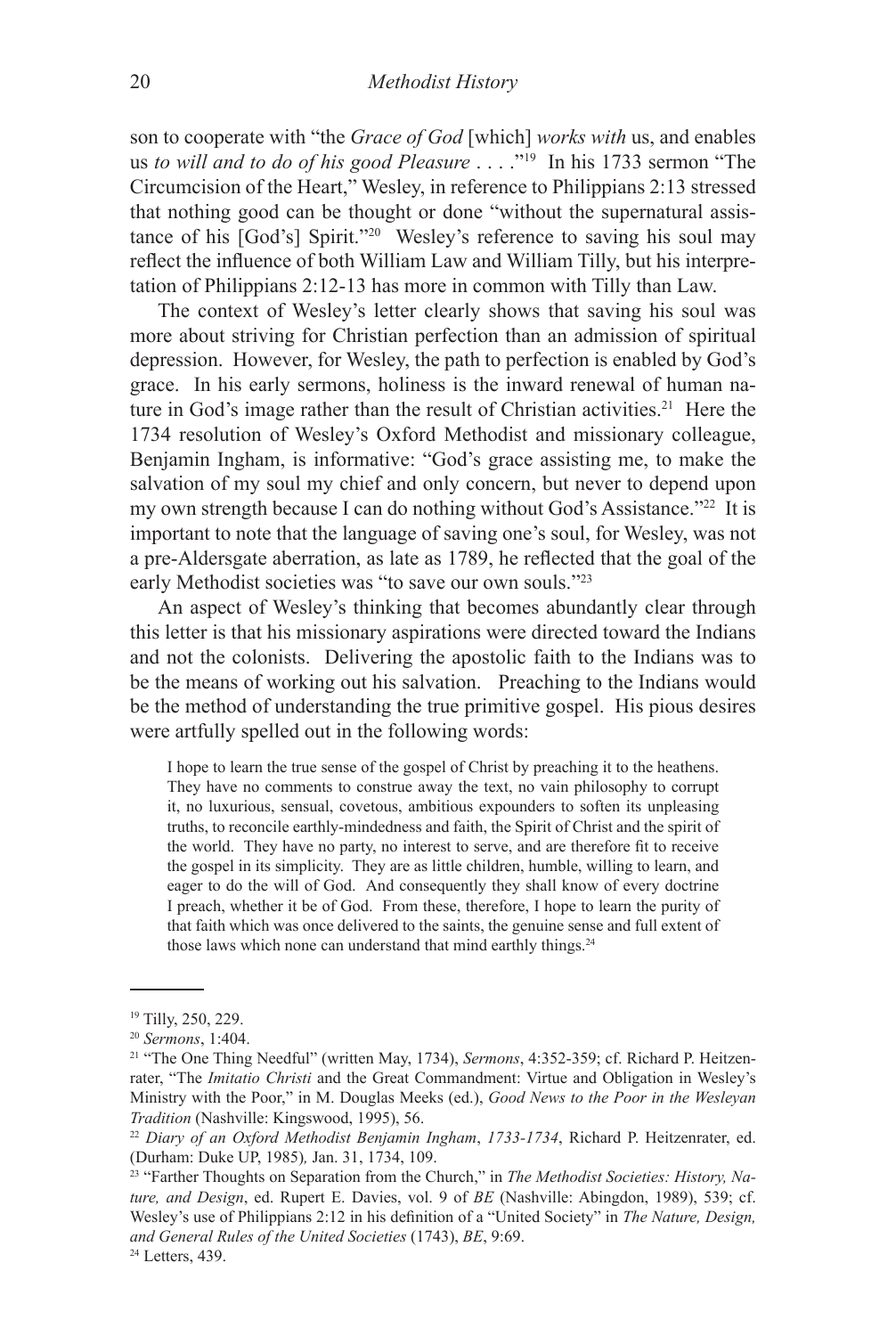Wesley's idealized vision obviously says more about himself than the Georgian Indians. Coming immediately after his statement about saving his soul, this serves as a condemnation of nominal Christianity in Oxford and a justification for his quest to establish true apostolic Christianity in the Georgia wilderness. In Georgia, the corrupting effects of worldliness will be abolished in favor of the simple gospel of pure apostolic faith. By implication, primitive non-Christian people ignorant of European intellectual traditions are in the best position to revive true Christianity. Wesley goes on to point out that primitive faith will pave the way to right practice.

Although Wesley's comments about the Indians are patronizing in the extreme, it does not follow that his hope was to bombard them with a combination of Christianity and trade, an approach that was not encouraged by the Society for the Propagation of the Gospel  $(SPG)^{25}$  and was often rejected by eighteenth-century SPG missionaries who repeatedly saw immoral colonists and Indian traders as their enemies.26 His ideal was not to make Indians into English men and women or spread English culture, nor did he take the widely held position espoused in several annual sermons preached before the Trustees that Indians must be civilized before being converted to Christianity.27 In fact, he took the controversial position of praising what he saw as the simple lifestyle of the Indians which he believed was more akin

<sup>&</sup>lt;sup>25</sup> The Society's "Instructions" to its missionaries shows that such an approach was foreign to their directions that missionaries should keep a single-minded focus on providing care for their parishioners. See *A Collection of Papers Printed by Order of the Society for the Propagation of the Gospel in Foreign Parts* (London, 1715), 18-26. In Georgia, Wesley read David Humphreys' *An Historical Account* (1730) of the SPG which contains a summary of the "Instructions" for SPG missionaries, Wesley, *Diary*, July 12, 1737, 527. Although the SPG paid Wesley's salary, he was not a typical SPG missionary under the authority of the Bishop of London and the Society. He was licensed by the Georgia Trustees and served as a volunteer missionary. See "Wesley's Acceptance of the Georgia Mission," app. 5, in Hammond, 'Restoring Primitive Christianity', 324-326.

<sup>26</sup> See, for example, the comments of Commissary Gideon Johnson of South Carolina, Frank J. Klingberg, "The Indian Frontier in South Carolina as Seen by the S.P.G. Missionary," *Journal of Southern History* 5 (1939): 483-484. Andrew Porter has argued against the prevalent stereotype that nineteenth-century Protestant missions were consistently characterized by cultural imperialism, *Religion Versus Empire? British Protestant Missions and Overseas Expansion, 1700-1914* (Manchester: Manchester UP, 2004), 316-330. Perhaps the anti-imperialist attitude of some nineteenth-century missionaries was inherited from the refusal of some eighteenth-century SPG missionaries such as Wesley to closely associate English culture with Christianity.

<sup>27</sup> Samuel Smith, *A Sermon Preach'd before the Trustees for Establishing the Colony of Georgia in America, And before the Associates of the late Rev. Dr. Bray, for Converting the Negroes in the British Plantations, and for other good Purposes. At their First Yearly-Meeting, in the Parish Church of St. Augustin on Tuesday February 23, 1730/31* (London: J. March, 1733), 14; John Burton, *The Duty and Reward of Propagating Principles of Religion and Virtue exemplified in the History of Abraham. A Sermon Preach'd before the Trustees for Establishing the Colony of Georgia in America. And before the Associates of the late Rev. Dr. Thomas Bray for Converting the Negroes in the British Plantations, and for other good Purposes. At their Anniversary-Meeting in the Parish Church of St. Mary-Le-Bow. On Thursday March 15, 1732*  (London: J. March, 1733), 31; cf. the opinion of Wesley's predecessor, Samuel Quincy, Quincy to Henry Newman (Jan. 15, 1735), *Henry Newman's Salzburger Letterbooks*, George Fenwick Jones, ed. (Athens: U. Georgia P., 1966), 530-533, and Henry Newman's advice to Wesley in his letter of June 8, 1736 in W. O. B. Allen and Edmund McClure, *Two Hundred Years: The History of the Society for Promoting Christian Knowledge, 1698-1898* (London: SPCK, 1898), 391.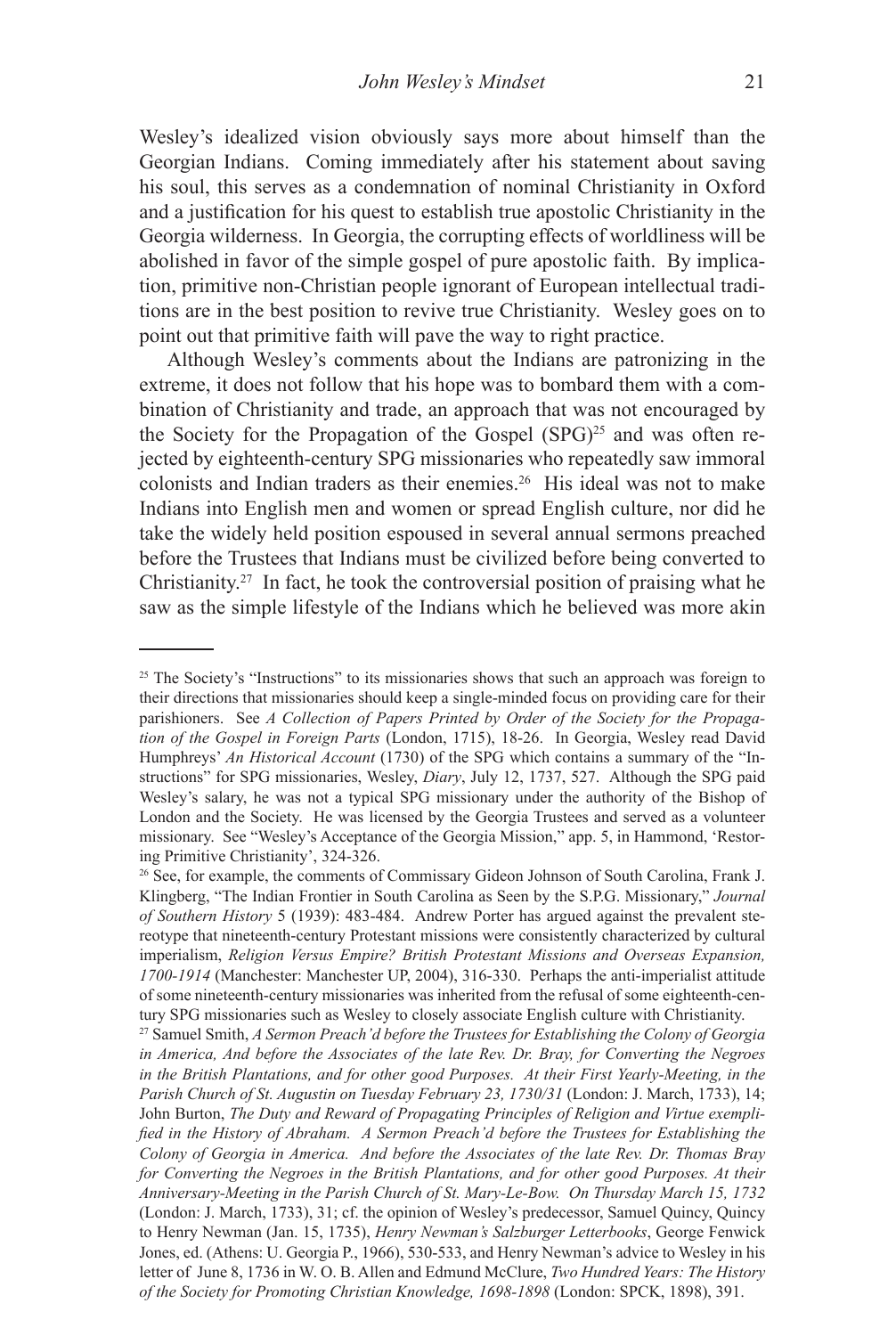to life in the apostolic era than that of contemporary England.28 Wesley was convinced that, for himself, certain means to holy living could be more readily accomplished whilst living in a primitive environment with the Indians. First of all, unwieldy passions and lusts of the flesh could be conquered through ascetic living.29 A simple diet based "on water and the fruits of the earth" coupled with living amongst foreign women would be a means to mortify "the lust of the flesh" and imitate the apostolic life of celibate asceticism.30 Living amongst Indian women who "are almost of a different species" would do little to gratify "the lust of the eye," and would put him in close touch with God's creation.31 The "pride of life" understood in terms of materialism had not infected "the wilds of America." While Burton urged him not to be put off "by light scoffs of [the] idle and profane,"<sup>32</sup> Wesley was convinced that such persecution and contempt that he was sure to labor under would be a welcome support to holy living.<sup>33</sup> A further benefit of the mission would be realized in the opportunity to use his speech solely for God's glory.

The apostolic virtue of suffering and persecution, though not a central aspect of Wesley's theology prior to his contact with William Law and the Manchester Nonjurors in 1732, became a chief feature of his thought thereafter.34 As an aspect of his justification for declining his father's offer of the Epworth rectory and remaining at Oxford, Wesley appealed to the persecution he suffered under at the university claiming it was an indispensable requirement for "doing good in the world" and the best instrument to promote personal holiness.35 This thesis found in his letter to Burton remained a key

<sup>&</sup>lt;sup>28</sup> It was a common assumption of Protestant missionaries that the early Christians provided the model for conversion experience. However, the first Christians were primarily urban dwellers and it took a long time before Europeans realized that the Americas were fundamentally different than the ancient Mediterranean and no simple repetition of the primitive Christian experience was possible amongst nomadic peoples. See James Muldoon, "Introduction: Seeking Spiritual Gold in the Americas," *The Spiritual Conversion of the Americas*, ed. James Muldoon (Gainesville: UP Florida, 2004), 1-15.

 $29$  See the discussion of Wesley's practice of vegetarianism, fasting, imitating apostolic poverty, and ascetical sleeping habits in Georgia in Hammond, "Restoring Primitive Christianity," 72- 74, 187-194.

<sup>&</sup>lt;sup>30</sup> Celibacy was generally frowned upon by eighteenth-century Anglicans. See Jeremy Gregory, "Gender and the Clerical Profession in England, 1660-1850," in *Gender and Christian Religion*, Studies in Church History 34 (Woodbridge: Boydell and Brewer, 1998), 247-248. In 1733, Wesley persuaded his sister Patty of the benefit of celibacy. See V. H. H. Green, *The Young Mr. Wesley* (London: Edward Arnold, 1961), 237. Some contemporaries suspected "Methodists" despised marriage. See John Wesley to Lady Cox (Mar. 7, 1738), *Letters*, 532, n. 2. Thomas Coke later praised Wesley's asceticism in Georgia. See *The Substance of a Sermon Preached ... On the Death of the Rev. John Wesley*, 2nd ed. (London: G. Paramore, 1791), 9-11, 17.

<sup>31</sup> Cf. John Wesley to Charles Wesley (Mar. 22, 1736), *Letters*, 454 and Benjamin Ingham's Journal in Luke Tyerman, *The Oxford Methodists* (London: Hodder and Stoughton, 1873), 66. 32 Burton to Wesley (Sept. 18, 1735), *Letters*, 435 n.

<sup>33</sup> Cf. John Wesley to Samuel Wesley, Sr. (Dec. 10, 1734), *Letters*, 407.

<sup>34</sup> See Law, *A Practical Treatise upon Christian Perfection* (London: William and John Innys, 1726), 95, whose thought was a major influence during this period.

<sup>35</sup> John Wesley to Samuel Wesley, Sr. (Dec. 10-19, 1734), *Letters*, 408.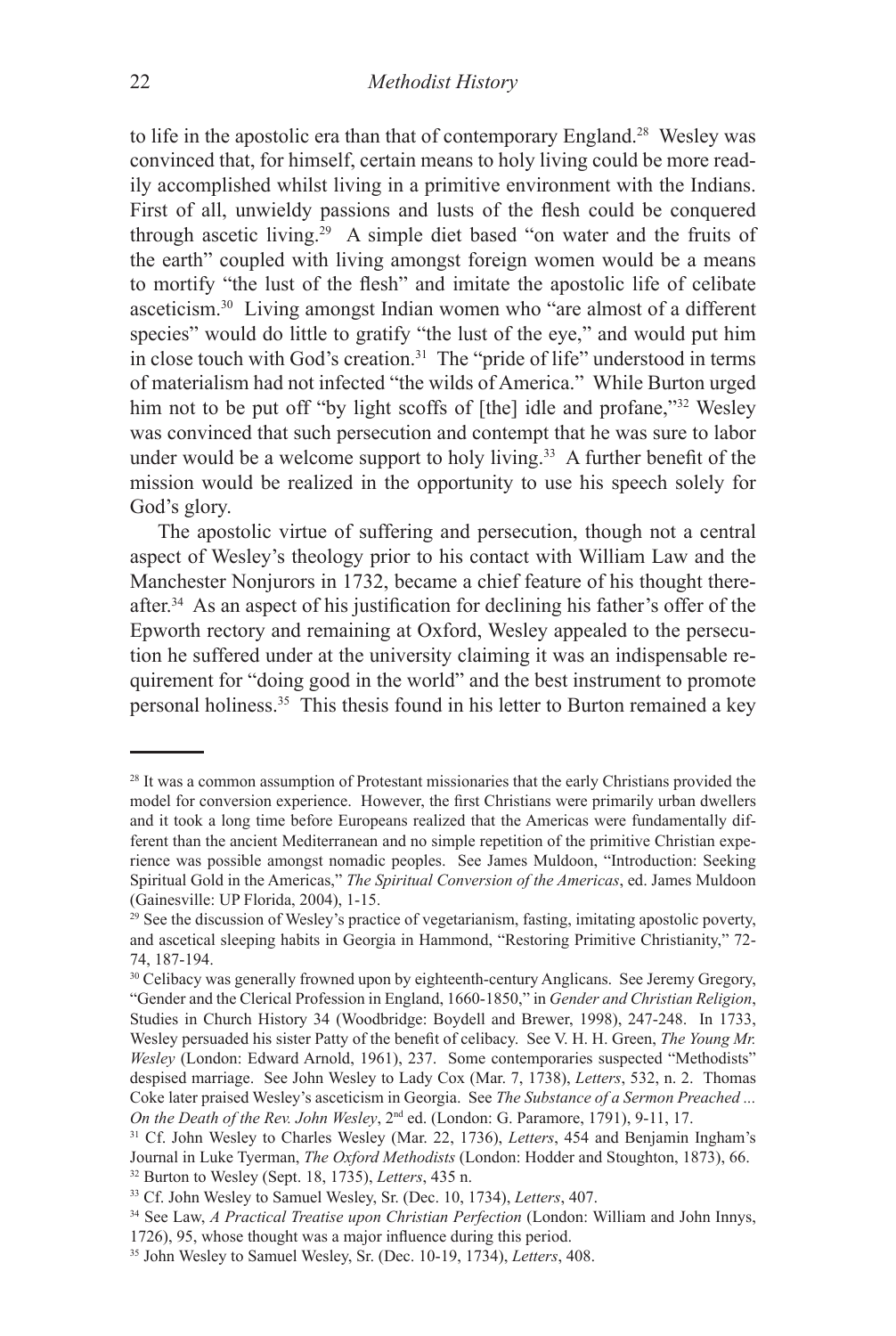topic of his thought during the Georgia mission.36

Glyndwr Williams has noted that "The concept of the innocent primitive has been present in western culture almost from its literate beginnings, but the ages of discoveries had brought him from a remote past to the present, distant in space but no longer in time, available for scrutiny, dissection, perhaps emulation." European accounts of the Native Americans produced no consensus view. For every favorable account there was a scathing critique. Writers exploited the Indians both to praise and critique European societies. Wesley's letter to Burton clearly shows that he agreed with the sympathetic image of the Indians whose lifestyle he believed was worthy of emulation. Those with a similar outlook often complimented the Indians' physical features, simplicity, liberty, equality, lack of division of wealth, and absence of private property prompting them to share their goods in common. For people who doubted the benefits of contemporary economic, political, and technological developments, the Indians could represent a primitive "golden age of simplicity and virtue."37

One of the most interesting aspects of Wesley's letter is his association of the Indian lifestyle with that of the early church at Jerusalem both of whom he believed held all goods in common. While this was not strictly true of the Indians, they were certainly much closer to this ideal than the majority of Wesley's countrymen. For Wesley, sharing all things in common was the most reliable method to guard against the love of money and concentrate on the spiritual life. Because of its relation to Wesley's vision of introducing primitive Christianity to the Indians, it will be instructive to investigate further his thoughts on the primitive community of goods.

In his insightful article on "John Wesley and the Community of Goods," John Walsh has traced the development of this idea in Wesley's thought and its application in early Methodist practice.38 Wesley's interest in the Church Fathers and primitive practice made the issue of communitarianism a natural

<sup>36</sup> See Wesley to Johann Martin Bolzius and Israel Christian Gronau [Mar. 13, 1736], *Letters*, 449; John Wesley to Charles Wesley (Mar. 22, 1736), *Letters*, 452; Wesley to Dr. Timothy Cutler [July 23, 1737], *Letters*, 515; Wesley, Manuscript Journal, Oct. 25, 1736, 435-436; Wesley to Morgan [Feb. 16, 1737], *Letters*, 491; Charles Wesley to John Wesley [Oct. 1-6 and 15-25, 1736], (Jan. 2, 1738), *Letters*, 477, 484, 524-525; Ingham to Wesley (June 17, 1735), Methodist Archives and Research Centre, Letters to John Wesley Box, folder I; Delamotte to Wesley (Feb. 23, 1738), *Letters*, 530. For the seventeenth-century theological background on suffering, see J. Sears McGee, *The Godly Man in Stuart England: Anglicans, Puritans, and the Two Tables, 1620-1670* (New Haven: Yale UP, 1976), 15-67.<br><sup>37</sup> Glyndwr Williams, "Savages Noble and Ignoble: Concepts of the North American Indian,"

*The Great Map of Mankind: British Perceptions of the World in the Age of Enlightenment*, ed. P. J. Marshall and Glyndwr Williams (London: Dent, 1982), 187, 196. On the noble savage from the perspective of SPG missionaries, see Frank J. Klingberg, *Anglican Humanitarianism in Colonial New York* (Philadelphia: Church Historical Society, 1940), 49-86.

<sup>38</sup> Based on reports about Benjamin Ingham preaching in favor of community of goods in 1740, he was probably also interested in this primitive practice during the Georgia mission. Charles Wesley likely also shared this concern if his 1744 poem entitled "Primitive Christianity" is reflective of his earlier views. See Walsh, in Keith Robbins, ed., *Protestant Evangelicalism: Britain, Ireland, Germany and America c.1750-c.1950. Essays in Honour of W. R. Ward*, Studies in Church History Subsidia 7 (Oxford: Blackwell, 1990), 25, 37.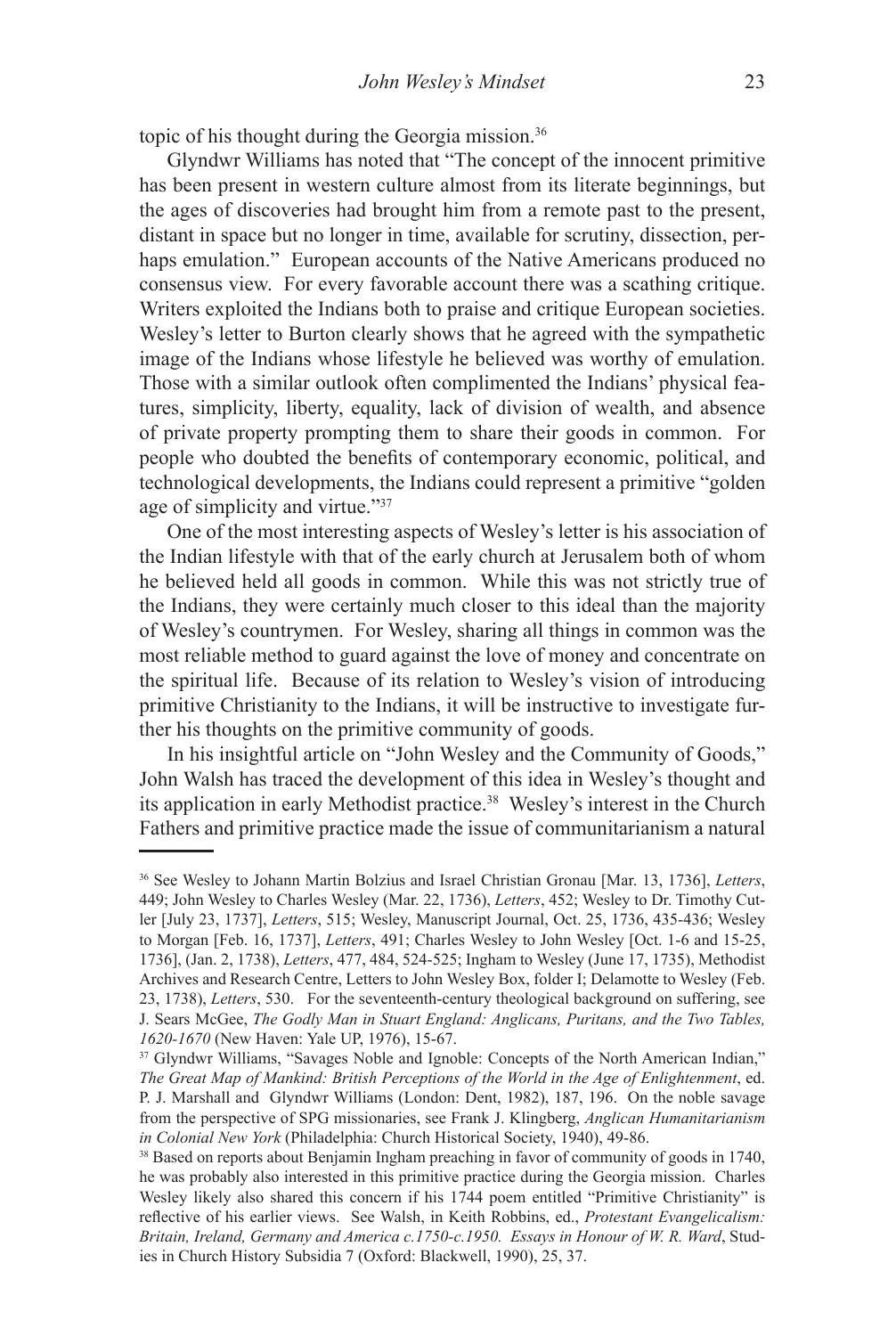topic of interest for him. Acts 2:44-47 describes the apostolic practice:

And all that believed were together, and had all things common; And sold their possessions and goods, and parted them to all men, as every man had need. And they, continuing daily with one accord in the temple, and breaking bread from house to house, did eat their meat with gladness and singleness of heart, Praising God, and having favour with all the people. And the Lord added to the church daily such as should be saved.

Wesley's subsequent exegesis of these verses was broadly in agreement with his thinking prior to the Georgia mission. He argued that the apostolic community of goods continued "long after" the fall of Jerusalem (70 A.D.) and "was a natural Fruit of that Love wherewith each Member of the Community loved every other as his own Soul." According to Wesley, although there is no scriptural "Command" requiring this, it certainly would have continued up to the present if the church had maintained the spirit of sacrificial love embodied by the early church. Therefore, he concluded, "To affirm therefore, That *Christ* did not *design it should continue*, is neither more nor less than to affirm, That *Christ* did not *design this Love should continue*, I see no proof of this."39

For Wesley, the biblical testimony to the community of goods lent heavy authority to the primitive origins of the practice. However, he would also have been influenced by Anthony Horneck, Claude Fleury, and William Law's description of the practice of sharing goods in common in the early church and his reading of the Church Fathers, Justin Martyr and Tertullian, both of whom extolled this virtue.<sup>40</sup> From what we know of Wesley's later thoughts on these verses, it does not seem that he explicitly advocated a contemporary renewal of the early church practice involving the surrender of private property and the selling of all worldly goods for redistribution to the Christian community and the poor. What he probably had in mind was the Oxford Methodist (and later "select society") practice of contributing to a common fund for charitable uses (a staple of the Anglican religious society movement).41 Stewardship of money and a disciplined habit of giving to the poor were actions intimately bound up with Wesley's notion of the community of goods. Although few High Churchmen advocated Christian communitarianism, there was a general consensus amongst the spectrum of churchmen that the primitive Christians provided models for contemporary

<sup>39</sup> See Wesley's exegesis of Acts 2:45 in his *Explanatory Notes*, 295; cf. his comments on Acts 4:32-37, pp. 300-301.

<sup>40</sup> Horneck, "Letter to a Person of Quality Concerning the Lives of the Primitive Christians" in *The Happy Ascetick* (London: T. N. for Henry Mortlock, 1681), 487; Fleury, *The Manners of the Ancient Christians*, ed. John Wesley, 5th ed. (London: G. Paramore, 1791), 7-8; Law, *Christian Perfection*, 106; William Reeves, *The Apologies of Justin Martyr, Tertullian . . .* (London: W. B. for A. and J. Churchill, 1709), 37, 335. All of these authors were read by Wesley at Oxford (see Heitzenrater, "John Wesley and the Oxford Methodists," app. IV).'

<sup>41</sup> Walsh, 38-41. Anthony Horneck, *Several Sermons upon the Fifth of St. Matthew: Being Part of Christ's Sermon on the Mount. To Which is added, The Life of the Author, by Richard, Lord Bishop of Bath and Wells*, 2 vols., 3rd ed. (London: J. R. for B. Aylmer, 1706), viii-x, rule 11, cf. 12; Josiah Woodward, *An Account of the Rise and Progress of the Religious Societies in the City of London*, 6<sup>th</sup> ed. (London: M. Downing, 1744), 108-114, rule 5, cf. 7.